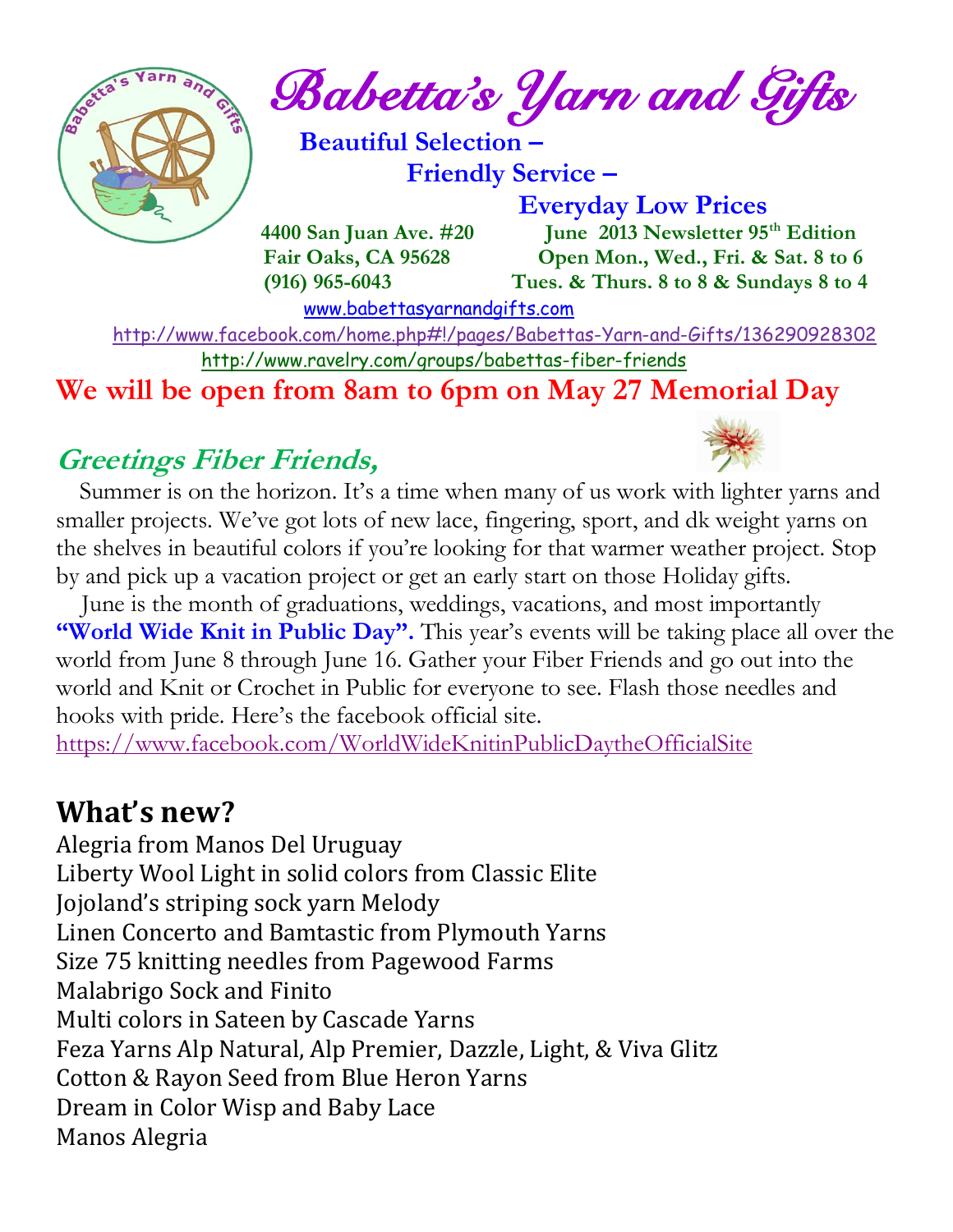If you missed this workshop last time here's your chance to sign-up.

## **Play Date with Color Workshop with Gustine**

Due you struggle with combining or choosing colors for your projects? Maybe you'd just like a few pointers to hone your own skills for your next Fairisle project. Learn to work with color using the "Color Grid" taught by our own textile design expert Gustine.

 **June 15 10am to noon. Pre-register \$50 includes materials** You'll receive yarn to play with, 2 patterns using Fairisle stitches, a Color Grid, a project bag, graph paper and practice paper to color your own design. [www.colorgrid.net](http://www.colorgrid.net/)



## Trilo Knit-a-long with Gustine

#### Intermediate project

Gustine's sweater is on display in the shop. If the standard construction of sweaters has left you bored, here is a cardigan with a difference! The back and sleeves are knit first and then the front and yoke are picked up and knit as one piece. This creates a cozy cardigan with a horizontal lace rib that flows seamlessly and leaves you with very little finishing work. Sleek raglan decreases form eye-catching shoulder details and a luxurious shawl collar gives it the perfect finish.

Dates: July 2, 16, 30, & Aug, 6 from 6:30 to 8pm Sign-up fee \$60 and receive a coupon for 10% off materials.

### BABETTA'S ONGOING FOOD DRIVE

 Help fight hunger in our own backyard and bring an item of non-perishable food next time you're at Babetta's. You will be entered to win a \$25 gift certificate. Drawing held at the end of EACH MONTH.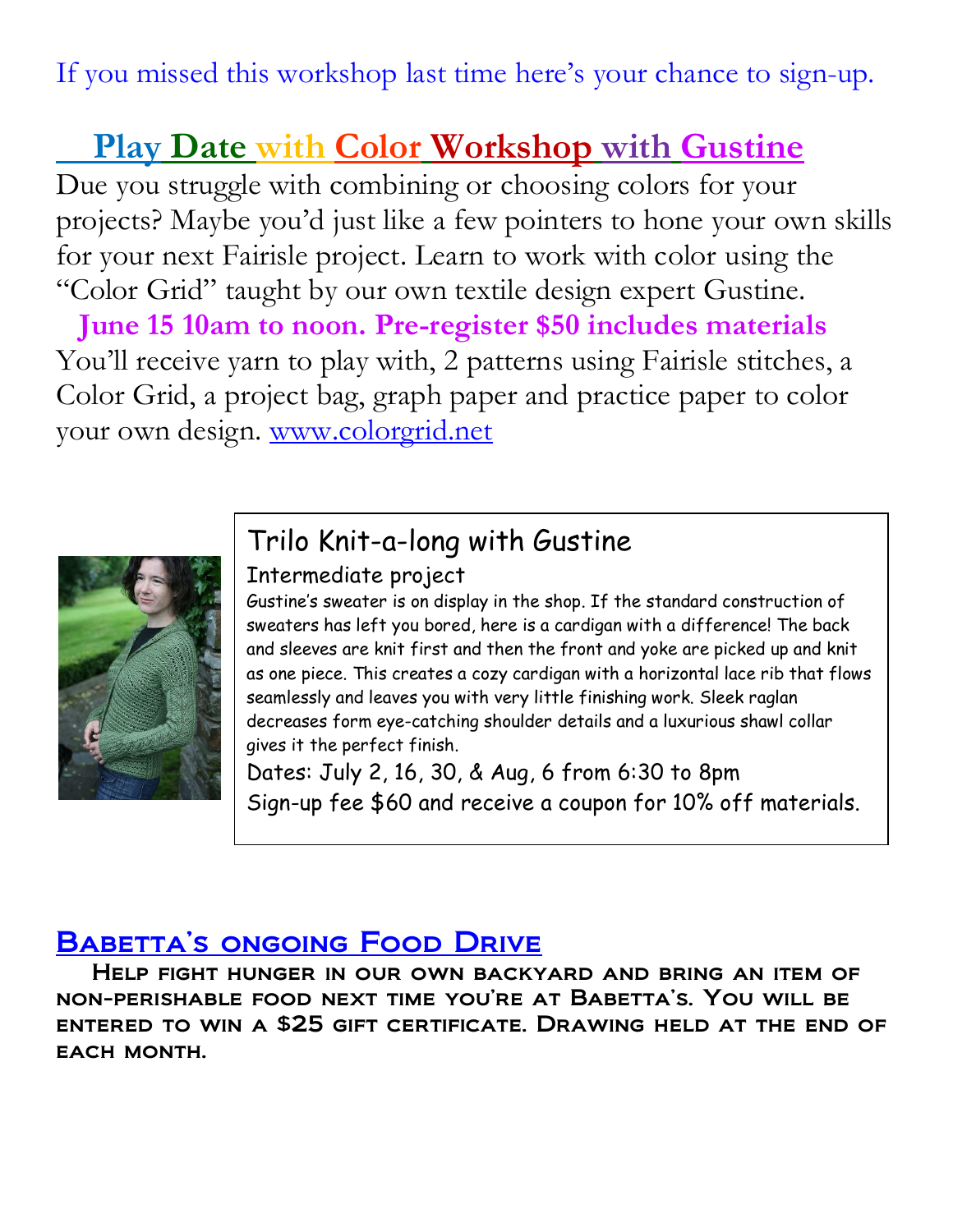# **Classes for June at Babetta's**

 *In our project classes you can learn to knit anything from scarves to socks to felted purses to lace shawls to hats to sweaters. Pick your project and join in the fun. Our knitters inspire each other to try new things by sharing ideas and showing off their latest creation. Sign up for one of our classes and you will receive a coupon for 10% off.*

 **Pre-registration is required as class sizes are limited. Please choose your dates carefully. Because of scheduling conflicts and complications, make-up classes will only be allowed under special circumstances and individual consideration.**

*Our project class knitting teacher Maya Gardner has been teaching at Babetta's for 8 years and can help you make your fiber dreams come true in a fun and patient atmosphere.*

### **Tuesdays June 4, 11 & 18**

Knitting Project 10am – 11:30am fee \$40 Knitting Project 6pm – 7:30pm fee \$40

**Wednesdays June 5, 12 & 19** Knitting Project  $1pm - 2:30pm$  fee \$40 Knitting Project 3:30pm- 5pm fee \$40

**Thursday June 6, 13 & 20** Knitting Project 6pm – 7:30pm fee \$40

**Saturdays June 8, 15 & 22** Knitting Project 4pm – 5:30pm fee \$40.

#### **Private Lessons**

Knitting or Crochet \$20 an hour Group Knitting or Crochet Private lessons \$15 an hour per person. Spinning or weaving \$25 an hour Group rates are \$20 an hour per person. 50% deposit required when scheduling. Cancellations with less than 24 hour notice will forfeit deposit with exceptions for emergencies. Other cancellations can be transferred to rescheduled lessons or store credit.

### **Charity Knitting Group**

 How would you like to do some charity knitting/crocheting with a lovely group of people? **"The Purls of Fair Oaks"** meets the second Thursday of every month from 10am to noon here at **Babetta's.** This wonderful group of knitters makes newborn and preemie hats for local hospitals as well as other local charity groups. If you'd like to come join the group there's always room for more. This month's date is June 13. If you'd like to drop off any knitted or crocheted donation items you can do that at any time and I will pass them on.

 **Upcoming art events in Sacramento Focus on Fiber** at the Sacramento Fine Arts Center 5330-B Gibbons Dr. Carmichael, CA 95608  **[www.SacFineArts.org](http://www.sacfinearts.org/)**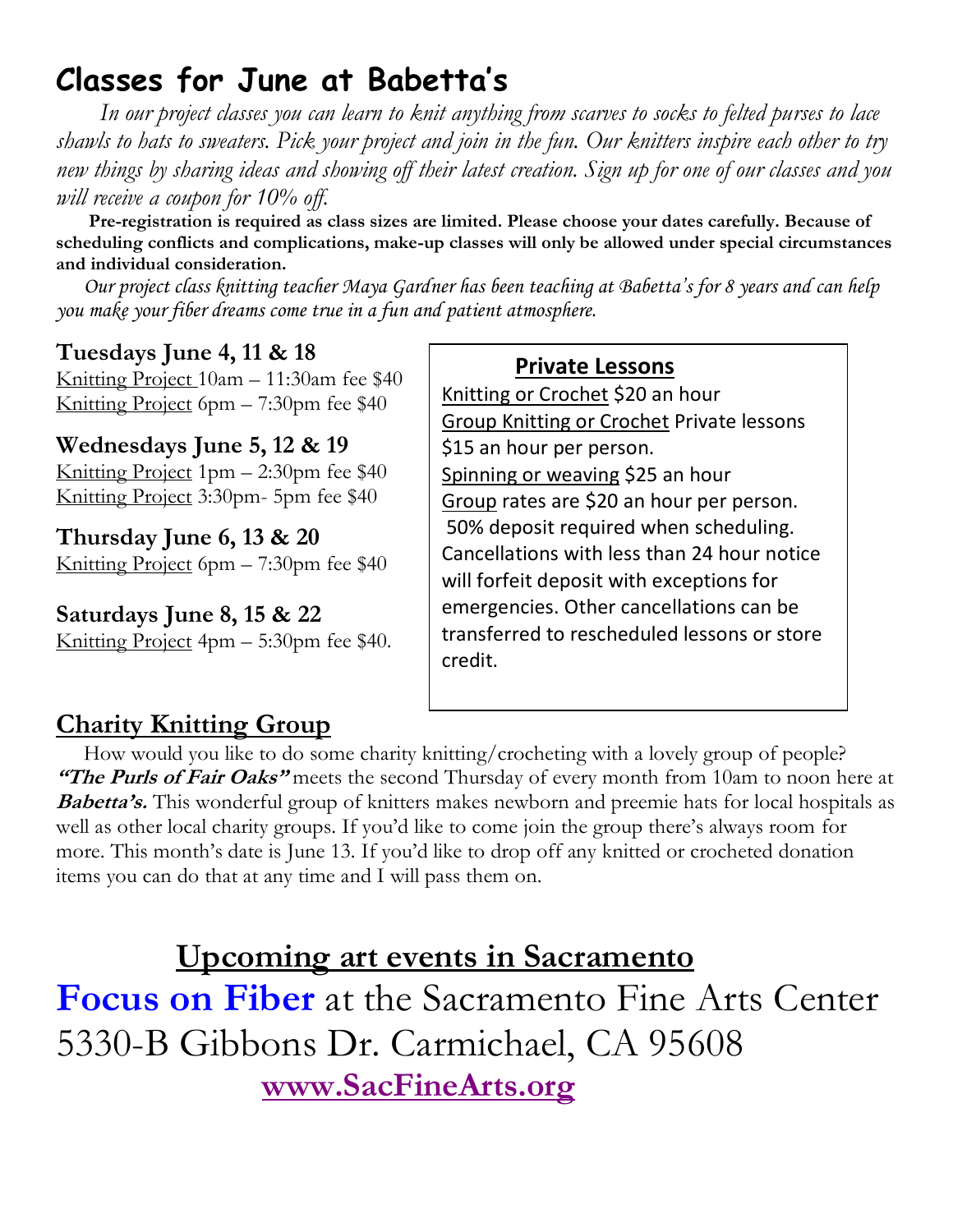Sixth Annual Show at the Garden **"Art by Fire"** Shepard Garden and Art Center 3330 McKinley Blvd. Sacramento  **[www.artbyfire.org](http://www.artbyfire.org/)**

 For you spinners out there don't forget about **"Tour de Fleece"** this summer starting on June 29. Here's the Ravelry group link to check out the details. <http://www.ravelry.com/groups/tour-de-fleece>

## **Free pattern for June Felt your own Yarn Bowl**

Finished size approximately 5" high, 7" wide

Materials: 1 skein Manos Wool Classica (100gr, 138 yds), size 10 ½ 16" circulars, 1 stitch marker.

CO 15 sts, knit 30 rows – you should have 15 ridges, rotate your square clockwise, pick up 1 stitch in each ridge=15 sts, rotate again and pick up 15 sts along cast on edge, rotate again and pick up in each garter ridge=15 sts, total 60 sts, pm, join in the round

Knit 2 rounds

Increases round: \*k9, kfb\*, repeat around Knit 2 rounds

Increase round: \*k10, kfb\*, repeat around Knit 2 rounds

Increase round: \*k11, kfb\*, repeat around Knit 2 rounds

Increase round: \*k12, kfb\*, repeat around Knit 2 rounds

Increase round: \*k13, kfb\*, repeat around Knit 2 rounds

Increase round: \*k14, kfb\*, repeat around Knit 2 rounds

Increase round: \*k15, kfb\*, repeat around

Stitch Dictionary CO=cast on Pm=place marker Kfb=knit in the front and the back of stitch k2tog=knit next 2 stitches together k=knit st=stitch